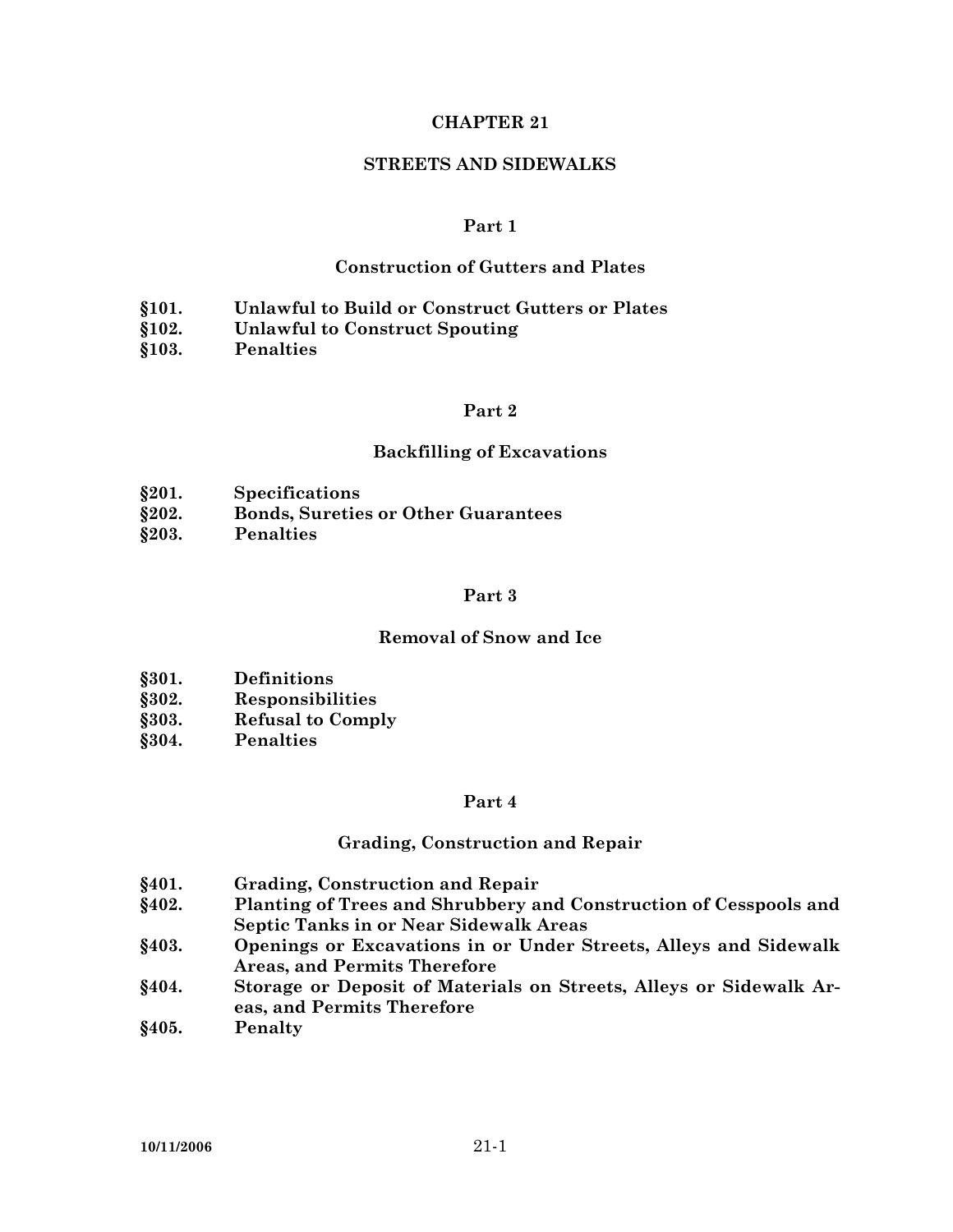# **Street Openings**

- **§501. Permit Required**
- **§502. Permit Form**
- 
- **§503. Fees §504. Computation of Area; Payment Prior to Issuance of Permit**
- **§505. Additional Fees**
- **§506. Compliance With Other Regulations**
- **§507. Violations and Penalties**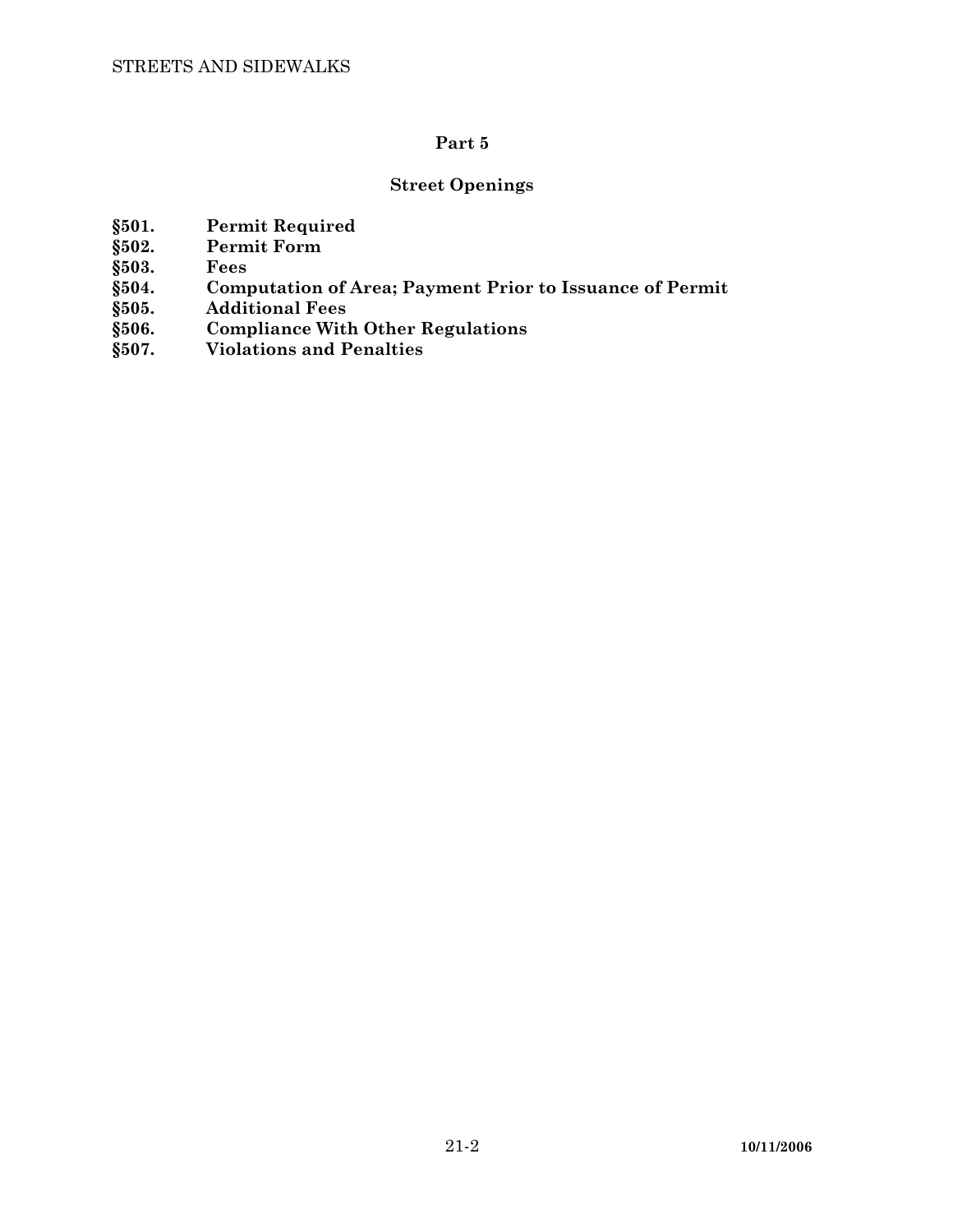## **Construction of Gutters and Plates**

## **§101. Unlawful to Build or Construct Gutters or Plates.**

It shall be unlawful for any person, firm or corporation to build or construct in the future any gutter, or any plate of any type whatsoever, over any gutter across any sidewalk in the Borough of Mohnton in such a way that there shall be an indentation in said sidewalk by means of any plate, metal or otherwise. (Ord. 96, 8/10/1936, §1)

### **§102. Unlawful to Construct Spouting.**

It shall be unlawful for any person, firm or corporation to construct in the future any spouting over any sidewalk in the Borough of Mohnton, no matter at what height. (Ord. 95, 8/10/1936, §2)

### **§103. Penalties.**

Any person, firm or corporation violating any provisions of this Part 1 shall, upon conviction before the District Justice, be sentenced to pay a fine of not more than \$300, and in default of the payment of said fine or costs, be sentenced to imprisonment in the County Jail for not more than 90 days. (Ord. 95, 8/10/1936, §3; as amended by Ord. 478, 8/10/1988)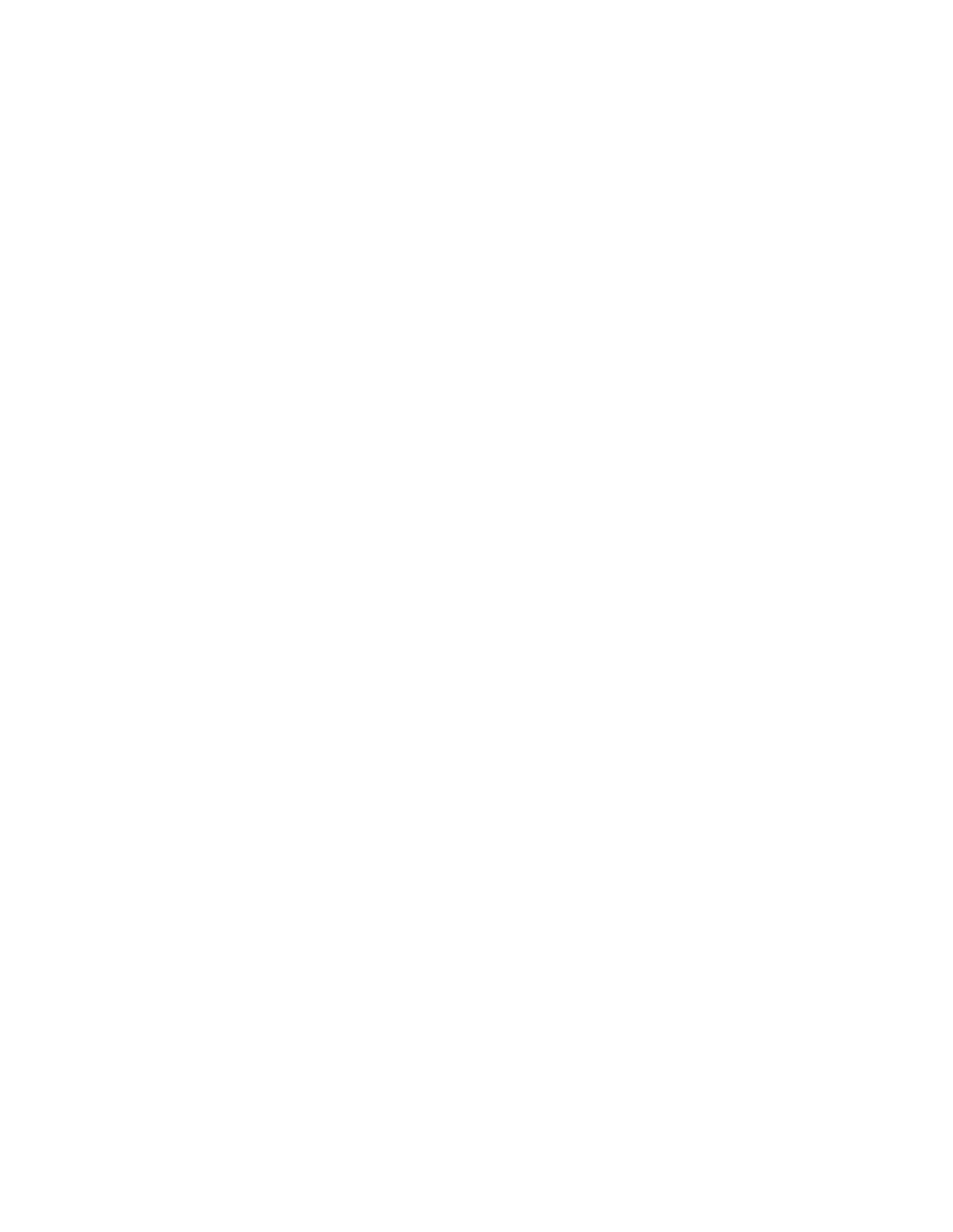### **Backfilling of Excavations**

### **§201. Specifications.**

All excavations on any street within the Borough of Mohnton must be refilled with dry material 2-A to one inch from the top of the excavation and properly tamped, and from a point of one inch from the top of the excavation there shall be filled an MC-3 mix to the top and properly rolled and tamped. (Ord. 316, 4/19/1971, §1)

### **§202. Bonds, Sureties or Other Guarantees.**

Borough Council in its sole discretion reserves the right to require any and all persons, corporations, partnerships or entities to furnish a bond, surety or other adequate guarantee for the faithful and satisfactory performance of the work required in §201 of this Part 2 prior to the issuance of any permit or permits required or the granting of any permission for any excavation in any street or thoroughfare within the Borough of Mohnton. (Ord. 393, 2/14/1979)

### **§203. Penalties.**

Any and all persons, corporations, associations violating §201 of this Part 2 shall, upon summary conviction before a District Justice, pay a fine not to exceed \$300, cost of prosecution and any and all costs necessary to restore said excavation to its proper form in accordance with §201 of this Part 2. (Ord. 316, 4/19/1971, §2)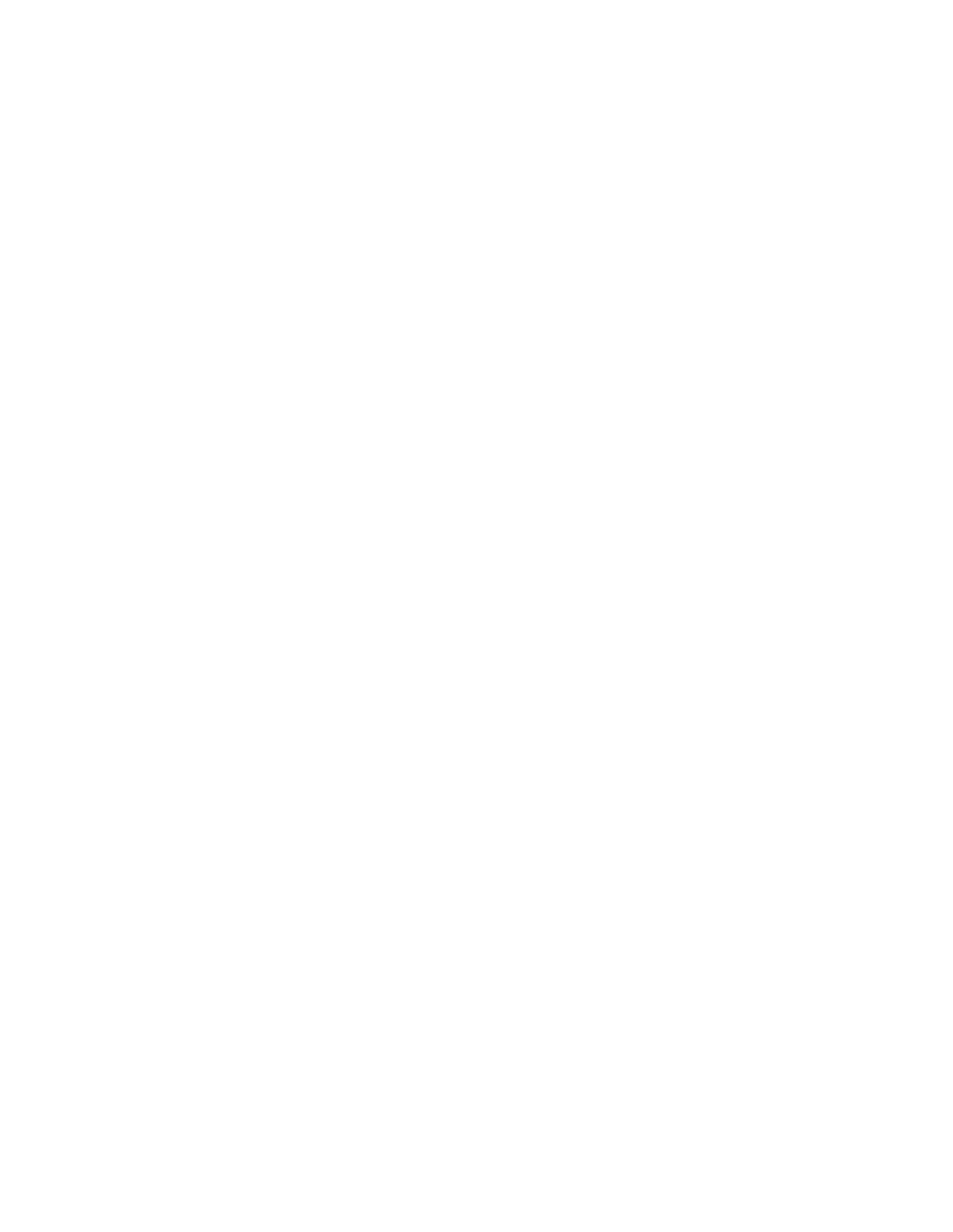### **Removal of Snow and Ice**

#### **§301. Definitions.**

The word "sidewalk" when used in this Part 3 shall mean any improved pavement or part thereof fronting on a street and located within the curb line and the building (property) line of said street as it appears on the topographical survey of the Borough and shall also mean any unimproved or ground surface area or part thereof fronting on a street and located within the curb line and the building (property) line of said street as appears on the topographical survey of the Borough if such area is used or usable as a walkway by the general public. The singular shall include the plural. (Ord. 217, 2/16/1959, §1; as amended by Ord. 380, 3/8/1978, §1)

#### **§302. Responsibilities of Occupants or Tenants.**

- 1. The owner, occupant or tenant of every property fronting upon or alongside of any of the streets of the Borough of Mohnton is hereby required to remove or cause to be removed all snow and ice from all of the sidewalks in front of or alongside of such property, for a minimum width of four feet measured from the curb line toward the building (property) line if there is no grass plot separating the curb from an improved pavement, or for a minimum width of four feet measured from the line of the improved pavement located along the grass plot toward the building (property) line if there is a grass plot separating the curb from an improved pavement, but in no case exceeding the width of the sidewalk, within 24 hours after said snow or ice shall have ceased to fall or to be formed on such sidewalks, unless said snow or ice be so hardened or frozen that it cannot be so removed without injury to the sidewalk, in which latter event the owner, occupant or tenant of every property fronting upon or alongside of any of the streets of the Borough of Mohnton is hereby required to place salt, sand, or other abrasive material upon said snow or ice within time above provided; provided, the owner of a property shall be responsible for conforming to the requirements of this §302 where such property is occupied by such owner or is unoccupied or vacant, or is a multi-business or multidwelling property occupied by more than one tenant or occupant, and the tenant or occupant of a property shall be responsible for conforming to the requirements of this §302 where such property is occupied by such tenant or occupant only.
- 2. It shall be unlawful for any owner, occupant or tenant aforesaid to shovel or dispose of any snow onto the paved portion of any street adjacent to the property from which he or she is removing the same from the sidewalk in Subsection (1) of this §302.

(Ord. 217, 2/16/1959, §2; as amended by Ord. 380, 3/8/1978, §§2A, 2B)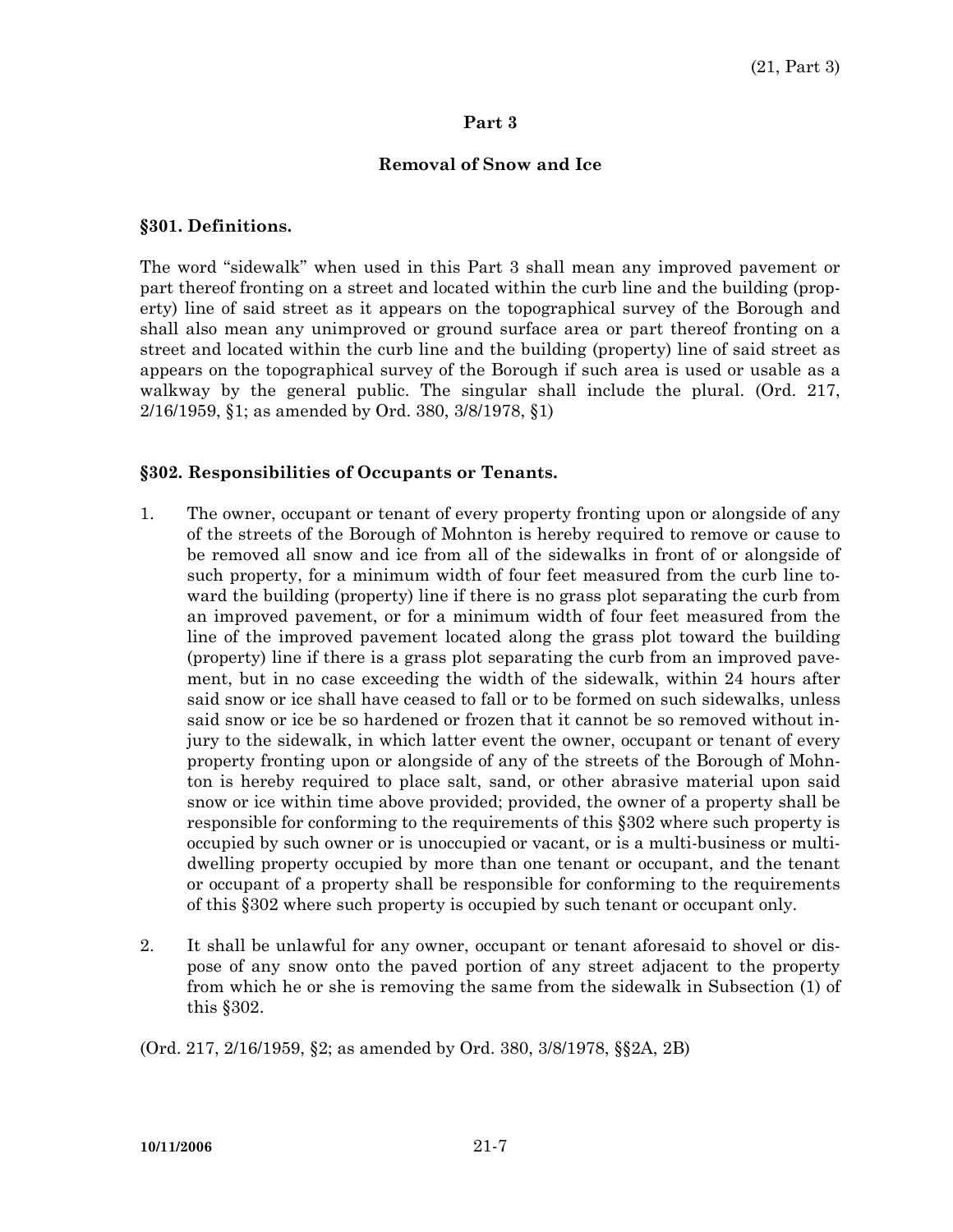### STREETS AND SIDEWALKS

### **§303. Refusal to Comply.**

In any case where the owner, occupant or tenant shall fail, neglect or refuse to comply with any of the provisions of §302(1) of this Part 3 within the time limit prescribed therein, the Borough authorities may proceed immediately to clear the snow and/or ice from the sidewalk of such delinquent or to place salt, and or other abrasive material upon the snow and/or ice on the sidewalk of such delinquent, and to collect the expenses thereof, with any additional amount allowed by law, from such owner, occupant or tenant, as the case may be, which may be in addition to any fine or penalty imposed under §304 of this Part 3. (Ord. 217, 2/16/1959, §3; as amended by Ord. 380, 3/8/1978, §3)

### **§304. Penalties.**

Any owner, occupant or tenant who shall fail to remove any snow or ice from any sidewalk or to place salt, sand or other abrasive material upon such snow or ice on any sidewalk as required by §302(1) of this Part 3, or any owner, occupant or tenant who shall violate any of the provision of this Part 3 shall upon conviction thereof before a District Justice, be sentenced to pay a fine of not less than \$10, nor more than \$300, and costs of prosecution for each offense, and in default of payment thereof, shall undergo imprisonment for a period of not more than 90 days; provided such fine or penalty and costs of prosecution may be in addition to any expenses and additional amounts authorized by law, imposed as provided in §303 of this Part 3. (Ord. 217, 2/16/1959, §4; as amended by Ord. 380, 3/8/1978, §5; and by Ord. 478, 8/10/1988)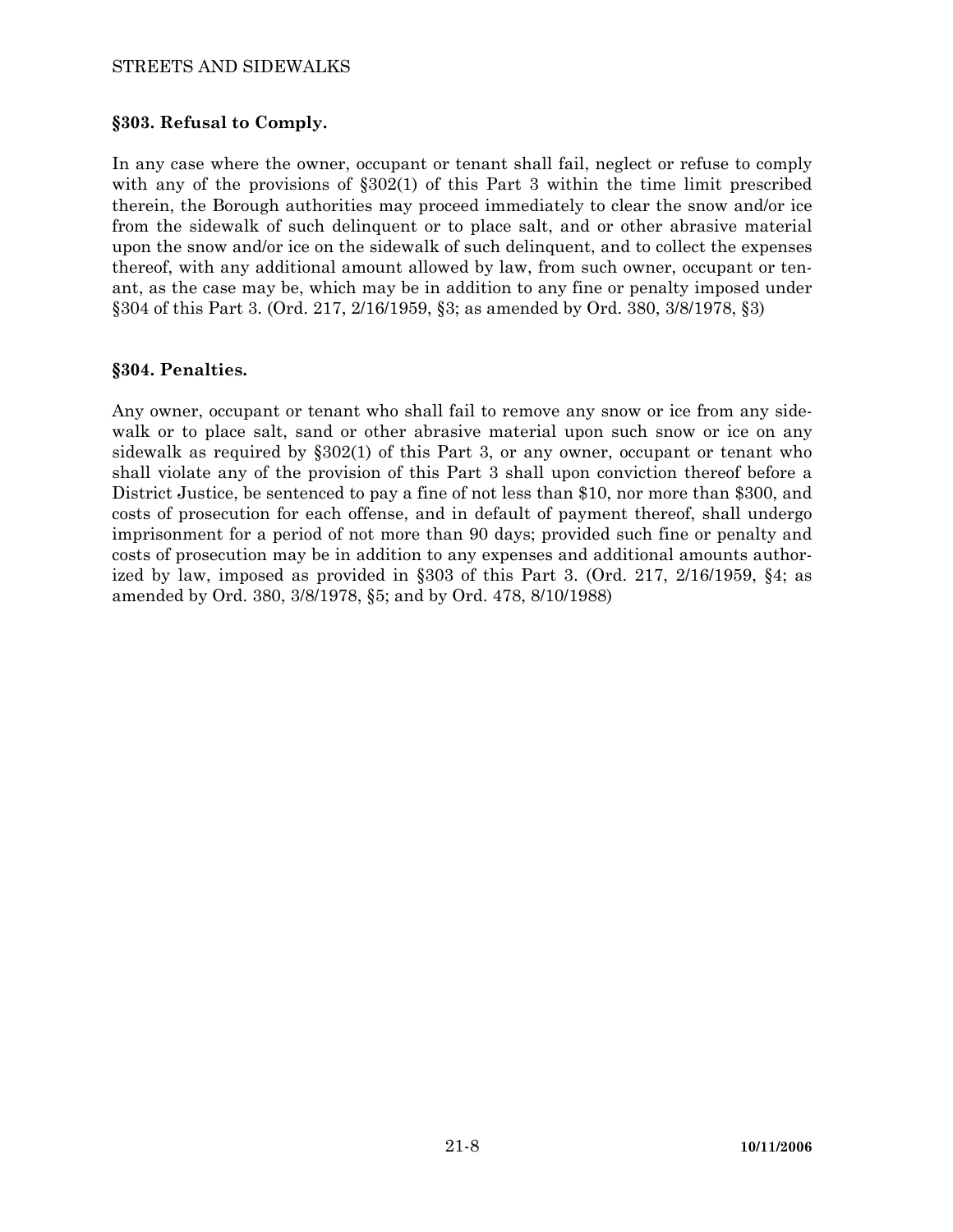# **Grading, Construction, Maintenance of Curbs and Sidewalks**

### **§401. Grading, Construction and Repair.**

- 1. The grading of sidewalk areas, the constructing and repairing of sidewalks, curbs and driveway entrances along the streets of the Borough of Mohnton shall be done by the owner or owners of the lot or lots abutting thereon in accordance with the lines and grades established by ordinance as shown on the topographical survey of the Borough of Mohnton and in accordance with the provisions of this Part.
- 2. It is hereby declared unlawful for any person, firm or corporation to grade any sidewalk area, construct or repair any sidewalk, curb, gutter, driveway entrance, or front or rear retaining wall within the Borough of Mohnton except in compliance with the provisions of this Part.
- 3. Any person, firm or corporation desiring to grade any sidewalk area, which is defined as the area located between the curb line and the building line as shown on the topographical survey of the Borough of Mohnton, or desiring to construct or repair any sidewalk, curb, gutter, combination curb and gutter, driveway entrance, or front or rear retaining wall shall first obtain a permit therefore from the Borough Secretary, said permit to be issued by said Borough Secretary only after the following conditions have been satisfied:
	- A. The filing of a written application with said Borough Secretary upon such form as is approved by the Borough Council by resolution, setting forth the location, purpose and detailed description of the improvement;
	- B. The approval of said application by the Borough Engineer;
	- C. The payment of a permit fee, as established from time to time by resolution, to the Borough Secretary at the time of filing the application, which fee shall be the total fee regardless of the number of improvements set forth in the application; and,
	- D. In all cases of new construction of any curb, or of resetting any curb in excess of 10 feet in length, and in the case of any other type of improvement when requested by the applicant, the Borough Engineer shall furnish the applicant with the necessary lines and/or grades, the cost of which shall be paid by the applicant by depositing a certain amount, as established from time to time by resolution, with the Borough Secretary at the time of filing the application, and any difference in cost above or below the amount of deposit shall be paid by or returned to the applicant at the time of issuance of the permit. If an application is made for a permit for a type of improvement for which said deposit is not required, but the Borough Engineer considers it necessary nevertheless to furnish lines and/or grades, he shall furnish such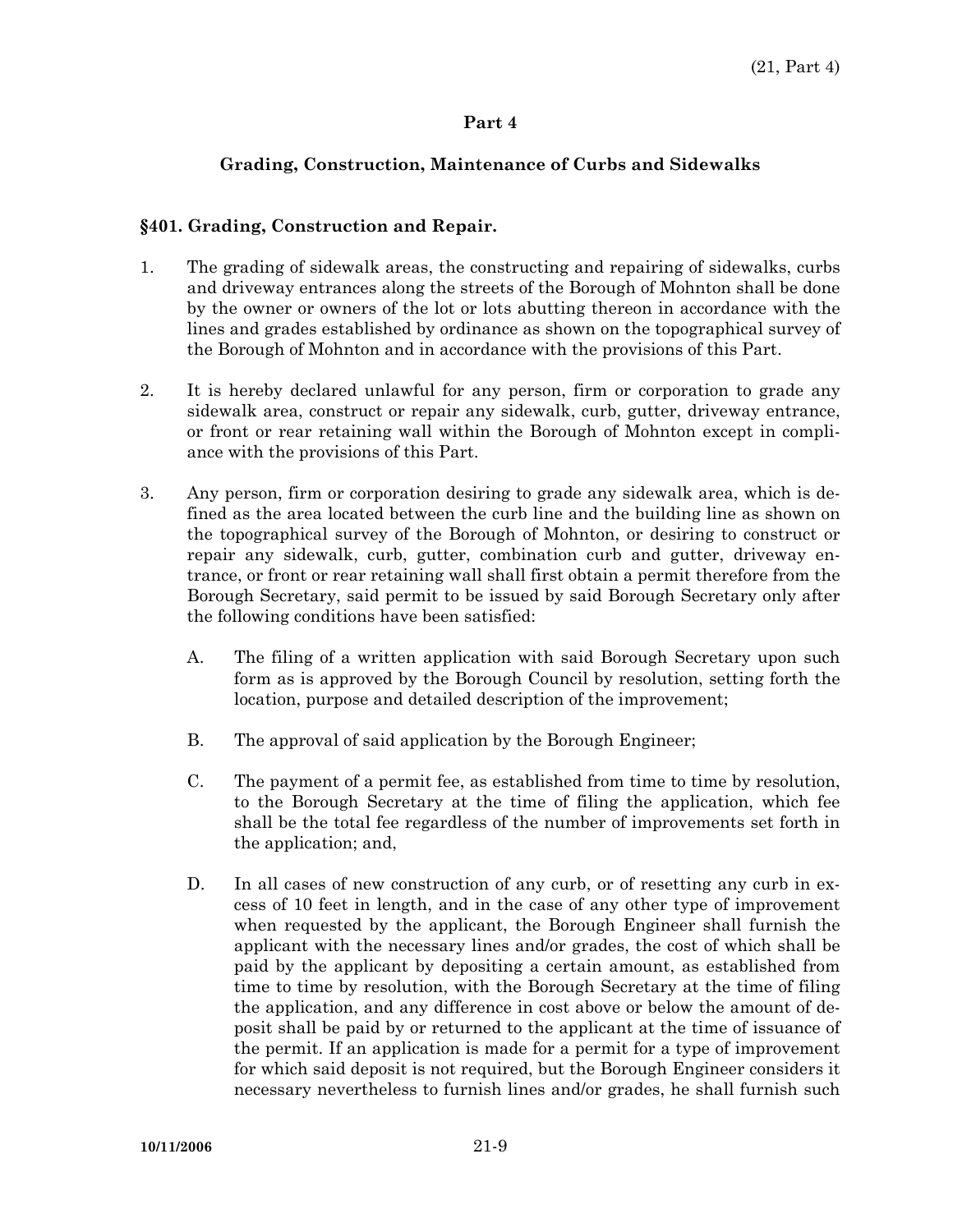lines and/or grades and the cost thereof shall be paid for by the applicant at the time of issuance of the permit or renewal thereof. A permit shall be effective for a period of 90 days from the date of issuance, and may, prior to expiration of the original or renewal period be renewed by the Borough Secretary for a period of 90 days upon application and payment of a fee, as established from time to time by resolution, for each 90 days by the person, firm or corporation to whom the original permit was issued.

- 4. All sidewalks areas shall be graded and all sidewalks, curbs, driveway entrances and front or rear retaining walls shall be constructed, reconstructed or repaired only on the grades and lines as shown on the topographical survey of the Borough of Mohnton furnished by the Borough Engineer, and in accordance with the following:
	- A. All curbs and driveway entrances shall conform to established grades and shall be fabricated in accordance with the attached drawing depicting curbs and driveway entrances prepared by Spotts, Stevens & McCoy, Inc., Drawing Number 7045-107-D-001, dated April 19, 1992.
	- B. All sidewalks shall conform to established grades and sizes and shall be fabricated in accordance with the drawing.
	- C. All curbs shall be eight inches wide across the top, nine inches wide at the gutter line, nine inches wide at the bottom and shall extend not less than 24 inches in depth from the top of the finished curb. The height of curb above the gutter line shall be seven inches. All curbs shall be constructed on a minimum four inches depth of clean 3/4 inch crushed stone (AASHTO No. 57 or PennDOT No. 9B)
	- D. Expansion joints shall consist of 1/2 inch premolded, nonextruding, bitumastic material installed for the entire depth of the curb, sidewalk or driveway entrance. Expansion joints shall be provided every 20 feet in sidewalk, 30 feet in curb, as noted on the drawing in driveway entrances, at structures and at the limit of each day's work, with scored contraction joints or expansion joints every 10 feet in curb, or four feet or five feet in sidewalk, for four-foot and five-foot wide sidewalk, respectively. For slip-form curb (4,000 psi min.) expansion joints may be installed every 60 feet.
	- E. The outside edge of all sidewalks shall be set back three feet from the outside face of the curb and a grass plot area shall separate the curb from the sidewalk, except that said grass plot area may be paved as an addition to the sidewalk if so directed by resolution of said Council. All sidewalks shall be not less than four inches in thickness and the surface shall have a 1/4 inch pitch per foot measured from the outside face of the curb. Sidewalks shall be constructed on a minimum four inch depth of clean 3/4 inch crushed stone (AASHTO No. 57 or PennDOT No. 2B). Sidewalks shall be four feet wide on sidewalk areas 10 feet or less in width as shown on the topographical survey of the Borough of Mohnton and shall be five feet wide on sidewalk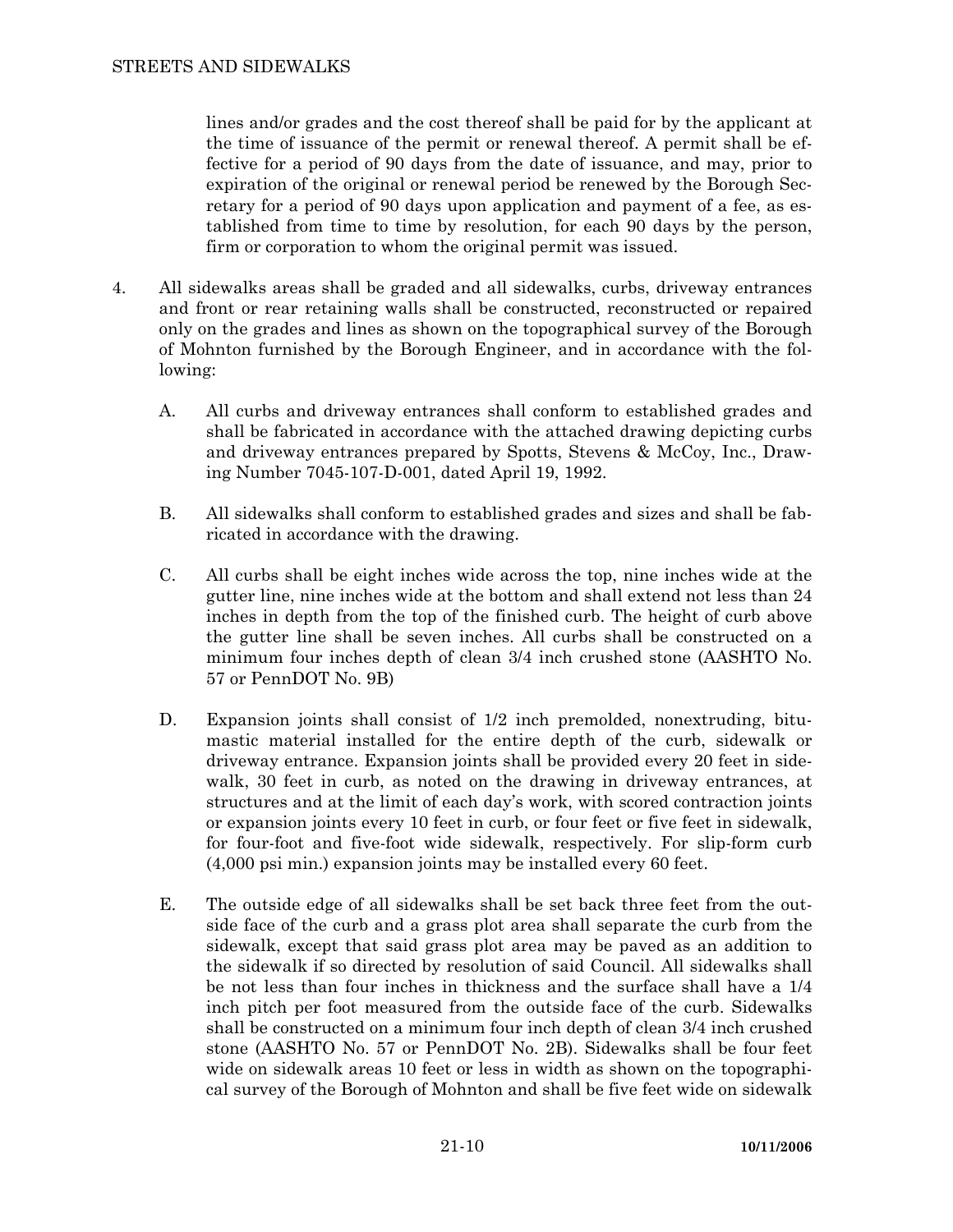areas of more than 10 feet in width as shown on the topographical survey of the Borough of Mohnton. Notwithstanding anything to the contrary contained in this Part, all sidewalks and curbs shall conform as to size with the majority type of then existing sidewalks and curbs in the same block.

- F. All driveway entrances shall have a depressed curb entrance or a curb radius. Curb radius entrances shall have a three feet radius on each side, shall have the outside edge raised 1 3/4 inches above the flow line of the gutter, shall have a straight slope therefrom to the prescribed outside sidewalk edge located three feet from the outside face of the curb, shall have a sidewalk surface of the same grade and width prescribed for sidewalks, and all driveway entrances including gutter, slope and sidewalk surface shall be six inches in thickness, reinforced as noted on the drawing.
	- (1) Step down driveway entrances shall be provided with handicap access raps as noted on the drawing. All commercial and manufacturing use driveway entrances shall be eight inches in thickness and reinforced as noted on the drawing.
	- (2) All driveway entrances shall be constructed on a minimum four inch depth of clean three-fourth-inch crushed stone (AASHTO No. 57 or PennDOT No. 2B).
- G. The outside edge of all front retaining walls, defined as those located along any street, shall be on or in back of the building line as shown on the topographical survey of the Borough of Mohnton and the outside edge of all rear retaining walls shall be on or in back of the alley line as shown on the topographical survey of the Borough of Mohnton, and shall be constructed in accordance with good engineering practices of such height, thickness and materials as shall be approved by the Borough Engineer.
- H. All sidewalks, curbs and driveway entrances shall be constructed of concrete having a minimum twenty-eight-day compressive strength of 3,500 psi.
- I. No surface gutters shall be permitted on new sidewalk. Drains shall be installed under sidewalk areas and through the curbing in accordance with the drawing.
- J. No material shall be permanently placed in the gutter line of the cartway adjacent to curb or driveway entrances which shall in any way Impede the flow of storm water runoff along the gutter line.
- K. All traffic signs or street name signs removed during construction of sidewalk shall be replaced by the person, firm, corporation or other entity performing the construction. Four inch plastic pipe shall be set into new sidewalk at sign locations to facilitate future sign replacement.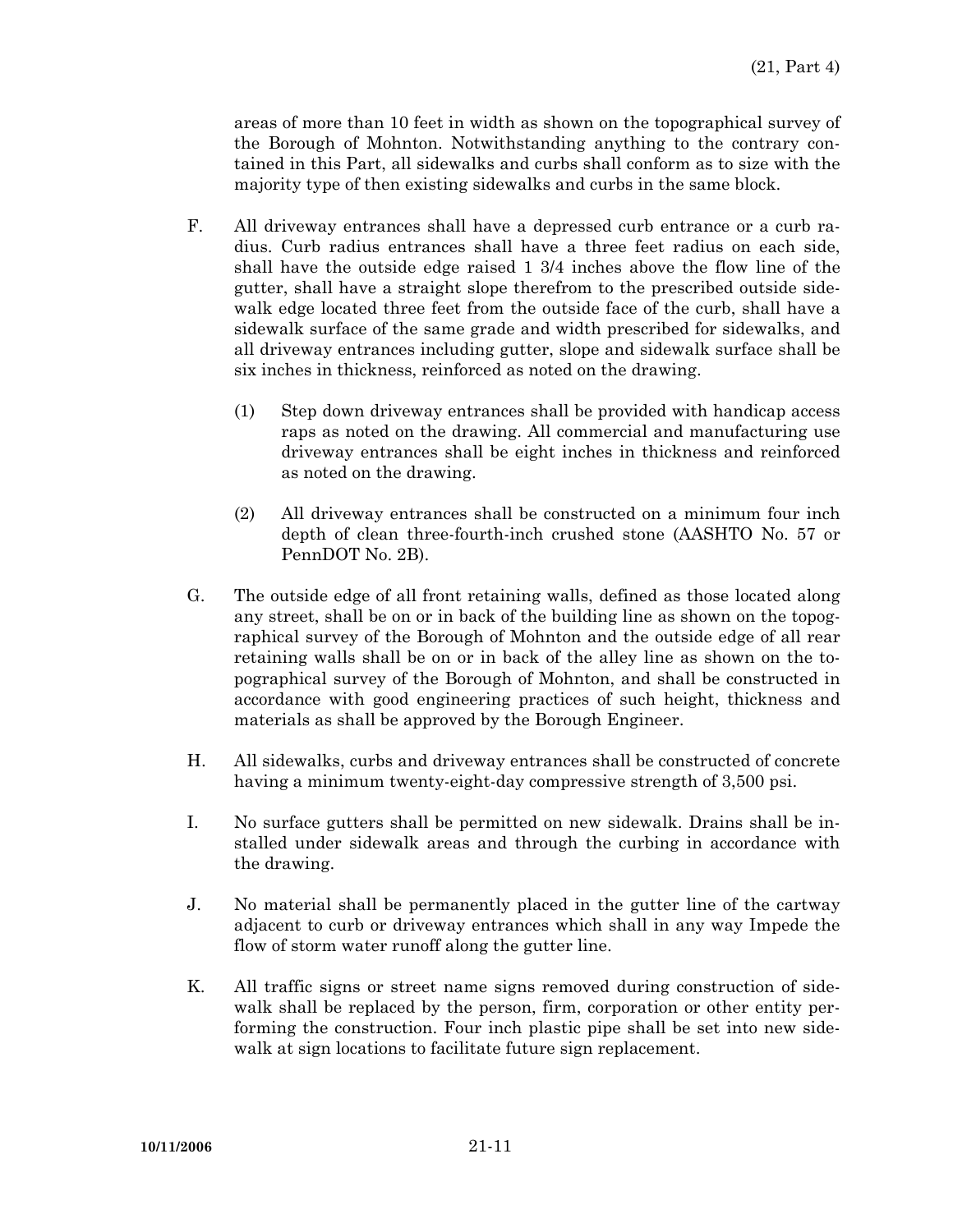- L. All driveways shall have a finish equivalent to that of the adjoining sidewalk, while the finish for curb radii and depressed curbs shall be the same as the adjoining curbing.
- 5. On neglect or refusal of the owner or owners of the abutting lot or lots to grade any sidewalk areas, to construct, pave, repave or repair any sidewalk, to construct, set, reset or repair any curb or driveway entrance, within 30 days after notice so to do from the Council of said Borough, through its proper officials, said Council shall cause the same to done and shall collect from said owner or owners of the lot or lots the cost thereof and 10% additional, together with all charges and expenses, and if payment is not made, shall file a municipal lien therefore against such lot or lots or shall bring an action in assumpsit against said owner or owners for collection thereof.
- 6. Sidewalk areas not graded, or sidewalks, curbs and driveway entrances not laid in conformity with the provisions of this Part and with the established grades and lines shown on the topographical survey of the Borough of Mohnton, are hereby declared to be nuisances, and must be taken up and regraded and/or relaid according to the provisions of this Part within 30 days after notice to the owner or owners so to do by said Council, and upon failure of said owner or owners thereof to regrade said sidewalk area, and/or relay said sidewalk, curb or driveway entrance within the time stipulated, said Council shall cause the same to be done in the manner herein provided and said Council shall collect the cost thereof and 10% additional, together with all charges and expenses, from the owner or owners of the lot or lots in the manner provided in subsection (5).
- 7. No sidewalk, curb or driveway entrance heretofore laid with material or materials not prescribed herein shall be permitted to be repaired, but whenever any such sidewalk, curb or driveway entrance becomes, in the opinion of said Council, a dangerous condition, written notice shall be given to the owner or owners of the lot or lots abutting thereon to relay the sidewalk, curb or driveway entrance with the material herein provided, and upon failure of said owner or owners thereof to do so within 30 days after notice by the Borough, said Council shall cause the same to be done in the manner herein provided and said Council shall collect the cost thereof and 10% additional, together with all charges and expenses, from the owner or owners of the lot or lots in the manner provided in subsection (5).
- 8. If upon visual inspection by the Borough and the Borough Engineer it is determined that any sidewalk, curb, combination curb and gutter or driveway entrance is significantly deteriorated or damaged, any such sidewalk, curb, combination curb and gutter or driveway entrance shall be repaired or replaced in accordance with the provisions of this Part upon written notice to the owner or owners to do so by the Borough. Upon failure by said owner or owners to do so within the time specified by the Borough in the notice, said Council shall collect the cost thereof and 10% additional, together with all charges and expenses, from the owner or owners of the lot or lots in the manner provided in subsection (5).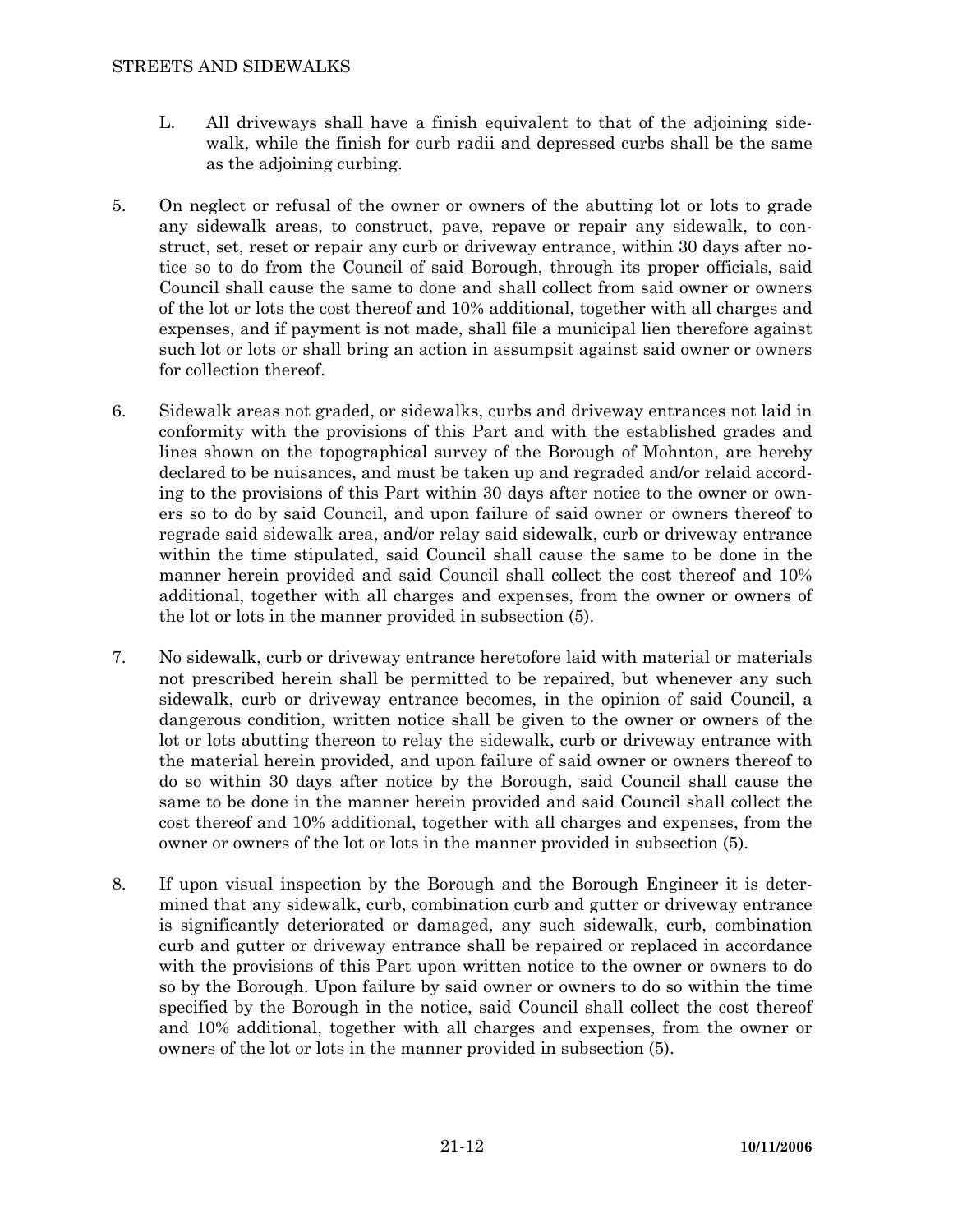- 9. Sidewalks, curbs and driveway entrances which do not comply with the recently adopted details and specifications shall not be permitted to be repaired if:
	- A. In the case of curbing, more than 20% of any scored section must be replaced, then the curb shall be sawcut and the entire section replaced with expansion joints placed at both ends of the remaining curb.
	- B. In the case of concrete sidewalks, where more than 20% of the area of any scored block requires replacement, then said concrete block shall be replaced in its entirety; provided, however, where a portion of such a concrete block is removed for installation or repairs to utilities, then the entire block shall be replaced in its entirety.
	- C. In the case of concrete driveway entrances, where more than 20% of the total area requires replacement, then the entire area shall be replaced.
- 10. Damaged or deteriorated combination curb and gutter shall be replaced with straight concrete curb unless written approval is obtained from the Borough to construct combination curb and gutter.
- 11. The removal of existing curb, combination curb and gutter or driveway entrances shall be accomplished by sawcutting the fronting street a maximum of one-foot from the face or edge of the curb, combination curb and gutter or driveway entrance.
- 12. All street areas excavated for the purpose of repairing or replacing curb, combination curb and gutter or driveway entrances shall be reconstructed to the following minimum cross-section:
	- A. PennDOT approved 2A modified or clean three-fourth-inch stone from the bottom of the excavation to the base course.
	- B. Four inches of bituminous concrete base course (BCBC).
	- C. One and one-half inches ID-d bituminous concrete wearing course.

Upon completion of street restoration, the curbline shall be sealed with AC-20, eight inch minimum width. All other joints shall also be sealed with AC-20, four inch minimum width.

- 13. Handicap access ramps shall be provided at all new or reconstructed street intersections and at step down driveways. Borough Council may grant a waiver of the installation of handicapped ramps at their discretion. Materials used shall be as previously specified in this Part.
- 14. The Borough or Borough Engineer may reject any concrete sidewalks, curbs and driveway entrances which do not conform to the requirements of this Part or the generally accepted standards of the American Concrete Institute.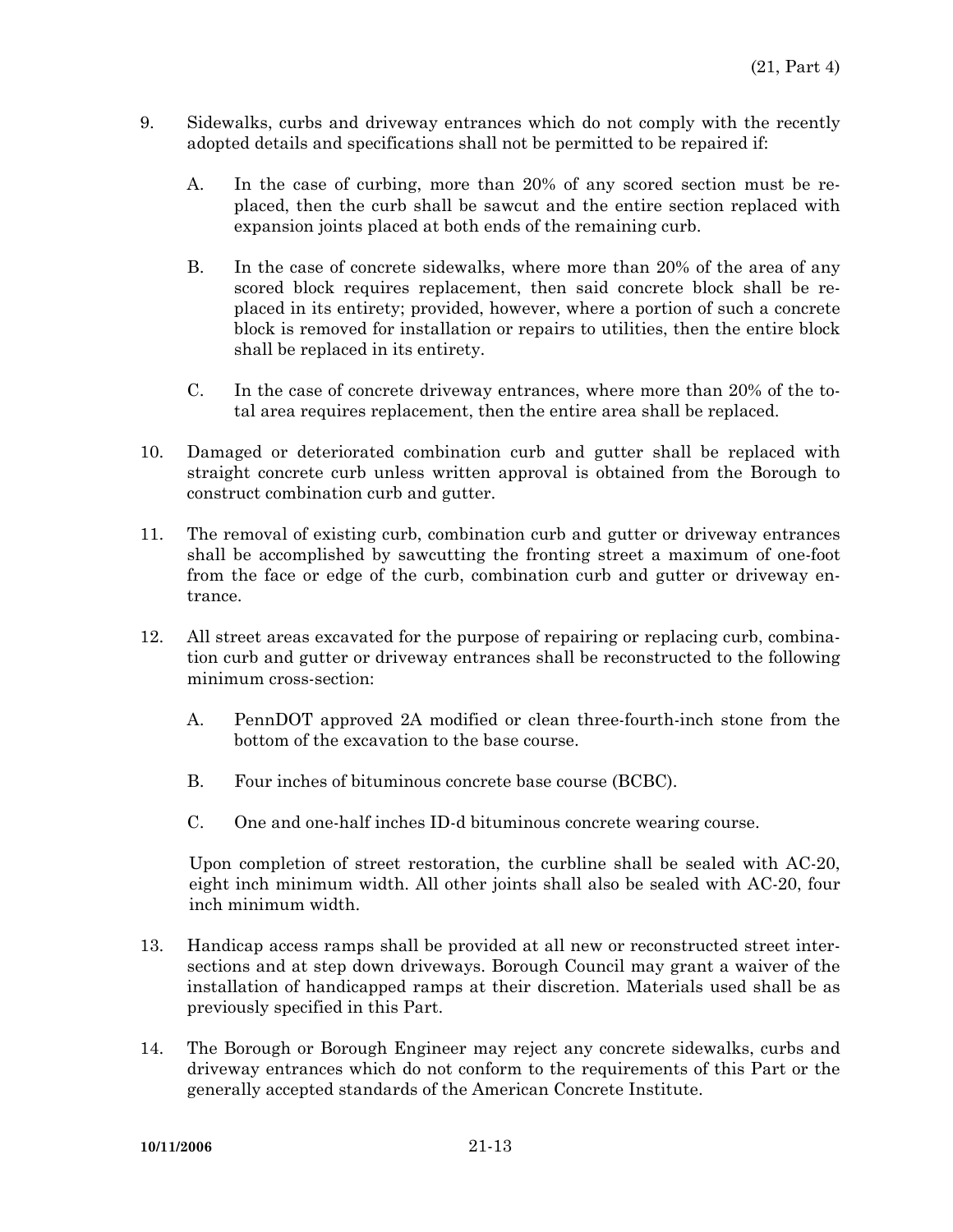- 15. No concrete shall be poured in freezing conditions without the approval of the Borough or Borough Engineer.
- 16. If appropriate, the contractor may request permission to construct curbing using slip-form methods. Such request shall be submitted to the Borough in writing, outlining the proposed details of the construction. Slip-form construction methods vary from standard poured-in-place curb construction with the approval of the Borough Council and the Borough Engineer in the following ways:
	- A. Top of curb width may be reduced to seven inches.
	- B. The curb depth may be reduced to 18 inches.
	- C. The contractor shall maintain a minimum of four inches between the bottom of the eighteen-inch form and the subgrade.
	- D. The four inch stone base may be waived assuming an adequate subgrade is present and verified by the Borough Engineer prior to construction.

(Ord. 517, 8/12/1992, §1)

# **§402. Planting of Trees and Shrubbery and Construction of Cesspools and Septic Tanks in or Near Sidewalk Areas.**

It is hereby declared unlawful for any trees, evergreens, hedges, plants or shrubbery to be planted by any person, firm or corporation within two feet of the building line along any street, or for any trees, evergreens, hedges, plants or shrubbery to be planted, or any cesspool constructed or septic tanks installed by any person, firm or corporation in any sidewalk area, which is defined as the area located between the curb line and the building line as shown on the topographical survey of the Borough of Mohnton, except that shade trees may be planted anywhere behind the building line as well as in the prescribed grass plot area between the curb and sidewalk whether the grass plot area exists in fact or whether it is paved as an addition to the sidewalk; provided, however, that no tree, evergreen, hedge, plant or shrubbery shall have less than an eight foot clearance over any sidewalk and a sixteen-foot clearance over any sidewalk and a sixteen-foot clearance over any street, cartway or alley. Any trees, evergreens, hedges, plants or shrubbery planted, and any cesspools constructed or septic tanks installed in violation of this §402 are hereby declared to be nuisances and must be removed or trimmed within 30 days after notice to the owner or owners of the respective lot or lots so to do by said Council, and upon failure of said owner or owners to accomplish said removal, said Council shall cause the same to be done and shall collect from said owner or owners of the lot or lots the cost thereof and 10% additional, together with all charges and expenses, and if payment is not made, shall file a municipal lien therefore against such lot or lots or shall bring an action in assumpsit against said owner or owners for collection thereof. (Ord. 517, 8/12/1992, §1)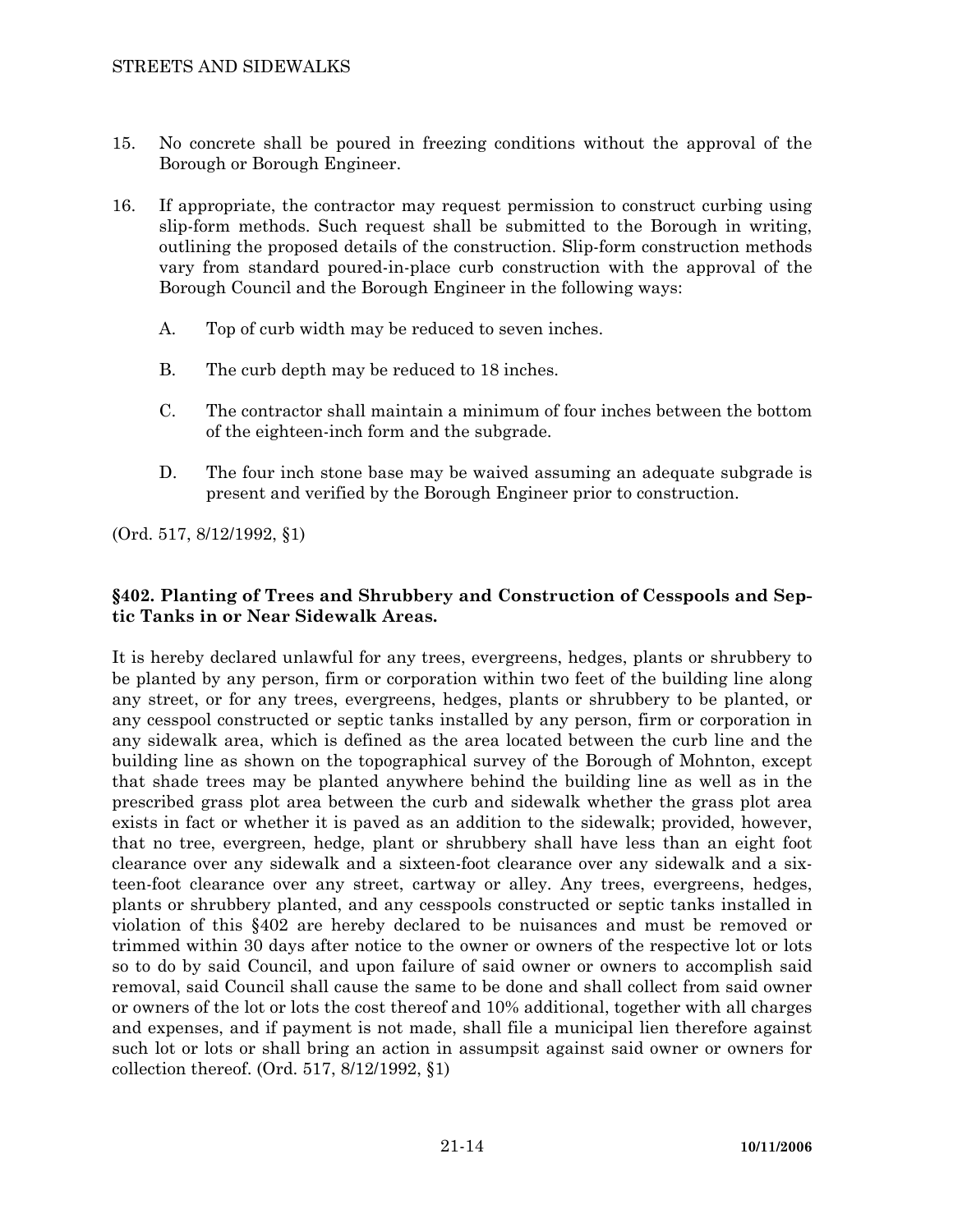### **§403. Openings or Excavations in or Under Streets, Alleys and Sidewalk Areas, and Permits Therefore.**

It is hereby declared unlawful for any person firm or corporation to make any opening or excavation in or under any street, alley, or sidewalk area, as hereinbefore defined, unless and until a permit is first obtained from the Borough Secretary for each separate undertaking. Before said permit shall be issued by said Secretary a written application shall be filed with said Secretary upon such form as is approved by resolution of Borough Council, setting forth the time, place, and size of the opening or excavation, and a permit fee, in an amount as established from time to time by resolution, shall be paid to said Secretary. Said permit shall be effective for a period of 10 days from the date of issuance, and may, prior to expiration of the original or renewal period, be renewed by said Secretary for 10 days upon application and payment of a fee, as established from time to time by resolution, by the person, firm or corporation to whom the original permit was issued. It shall be the duty of any person, firm or corporation causing an opening or excavation to be made, prior to the expiration of the permit period or renewal period, to thoroughly and completely fill and resurface the same at proper grade without ridges and in such manner and with such materials so that the surface of the street, alley or sidewalk area disturbed will be restored to the same condition as existed prior to making the opening or excavation. If said restoration shall not be promptly or properly accomplished to the satisfaction of said Council, said Council shall cause the same to be done and shall collect from the person, firm or corporation making the opening or excavation the cost of such restoration and 10% additional, together with all charges and expenses, and if payment is not made, shall file a municipal lien therefore against the abutting lot or lots of said person, firm or corporation, or shall bring an action of assumpsit against said person, firm or corporation for collection thereof. Said Council may require the person, firm or corporation applying for a permit under this §403, prior to the issuance of a permit, to enter into a bond to the Borough in a specified amount with a corporate surety to be approved by said Council, to indemnify the Borough against any damages it may sustain. (Ord. 517, 8/12/1992, §1)

## **§404. Storage or Deposit of Materials or Streets, Alleys or Sidewalk Areas, and Permits Therefore.**

It is hereby declared unlawful for any person, firm or corporation to permit any materials of any kind whatsoever to remain upon any street, alley or sidewalk area, as hereinbefore defined, after sunset, unless and until a permit is first obtained from the Borough Secretary. Before said permit shall be issued by said Secretary, a written application shall be filed with said Secretary upon such form as is approved by resolution of Borough Council, setting forth the time, place and nature of materials to be stored or deposited, and a permit fee, in an amount as established from time to time by resolution, shall be paid to said Secretary. Provided, that if a permit has been issued to a person under the provision of §401 of this Part, a separate permit for storage or deposit of materials shall not be required under this §404, provided the applicant sets forth in the application filed under §401 the time, place and nature of materials to be stored or deposited, and said materials are stored or deposited only during the period that construc-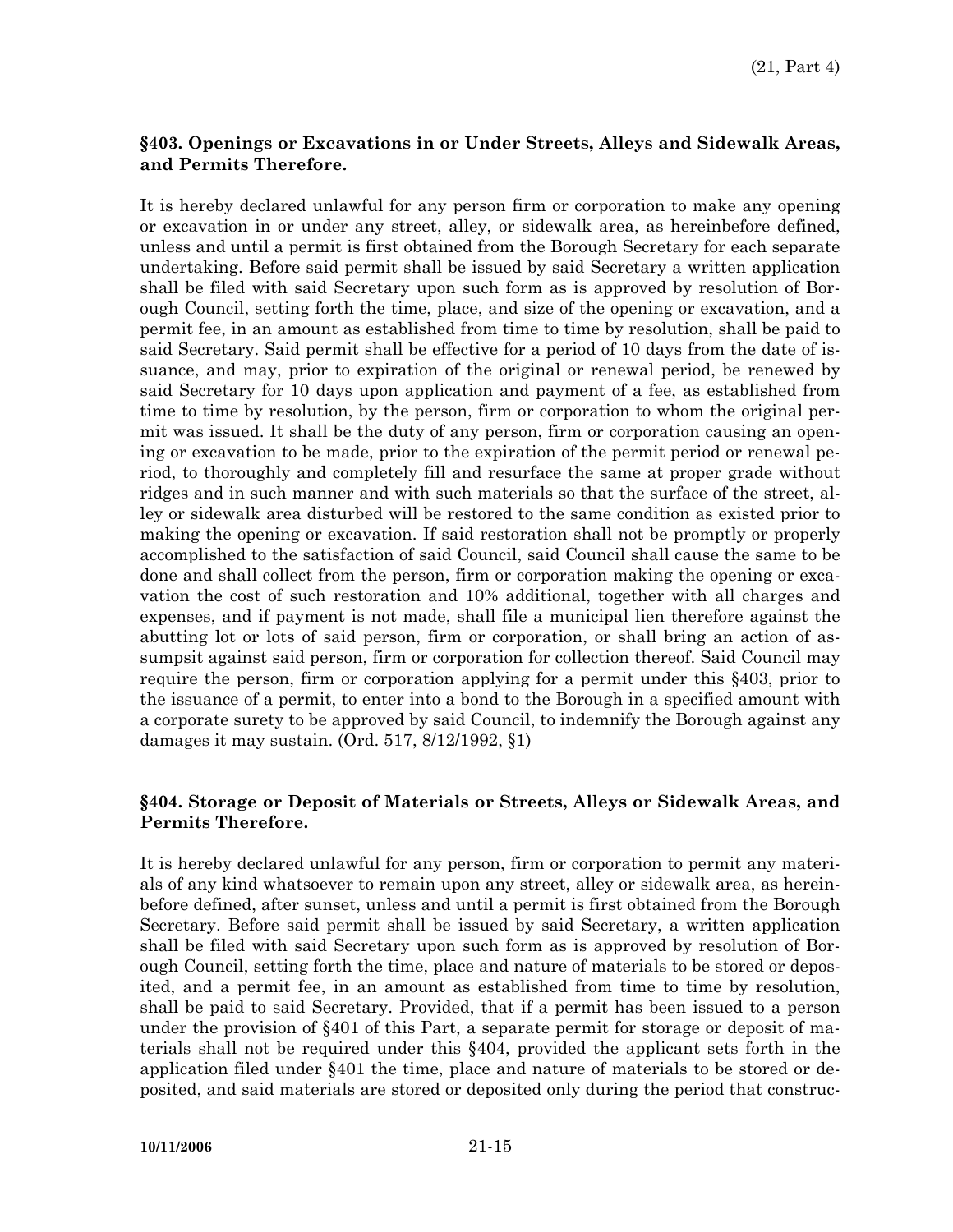### STREETS AND SIDEWALKS

tion or repair work is actually being performed in accordance with the provisions of §401. In no case shall more than 1/2 of the width of any street or alley be blocked by the storage or depositing of materials whether or not a permit is required. Said permit shall be effective for a period of 10 days from the date of issuance, and may, prior to the expiration of the original or renewal period, be renewed by said Secretary for 10 days upon application and payment of a fee, in an amount as established from time to time by resolution, by the person, firm or corporation to whom the original permit was issued. It shall be the duty of any person, firm or corporation storing or depositing any materials, whether or not a permit is required, and if required, prior to the expiration of the permit period or renewal period to completely remove said materials and to restore the surface of the street, alley or sidewalk area to the same condition as existed prior to depositing or storing said materials. (Ord. 517, 8/12/1992, §1)

### **§405. Penalty.**

Any person firm or corporation who shall violate any provision of this Part shall, upon conviction thereof, be sentenced to pay a fine of not more than \$300 and costs, or shall be imprisoned for not more than one day for each \$10 of the unpaid balance of such fine and costs. (Ord. 517, 8/12/1992, §3)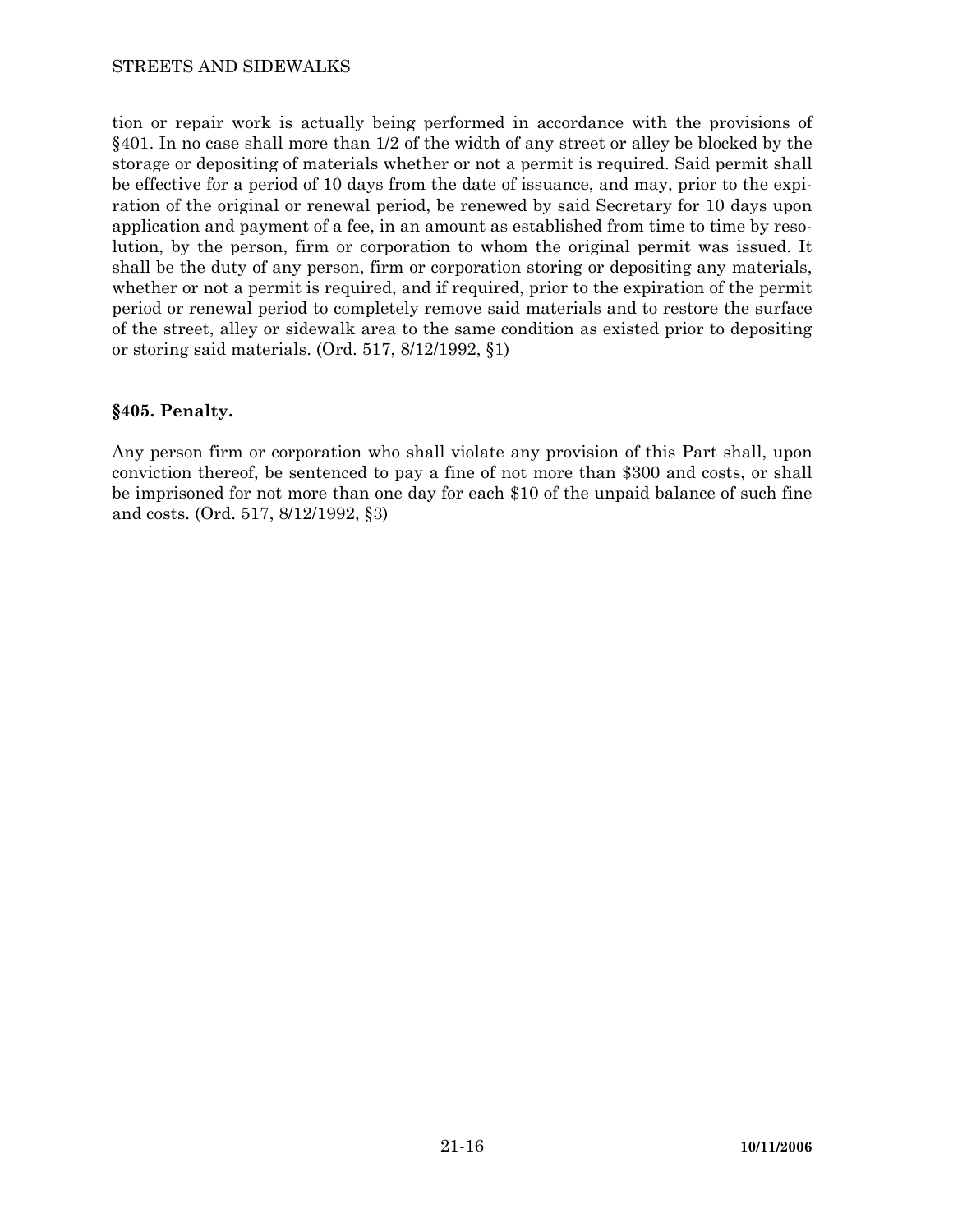### **Street Openings**

### **§501. Permit Required.**

No person, firm, corporation or other entity shall break the pavement or surface of any public street of the Borough of Mohnton, Berks County, Pennsylvania, between the right-of-way lines thereof, until a permit to do so is obtained from the Borough of Mohnton. (Ord. 610, 3/8/2000, §1)

### **§502. Permit Form.**

Applications to break the pavement or surface of any public streets of the Borough of Mohnton shall be made on the form provided by the Borough of Mohnton, shall include all information requested and shall be signed by the permittee. (Ord. 610,  $3/8/2000$ ,  $\S2$ )

### **§503. Fees.**

- 1. Applications shall also be accompanied by the permit fee according to the currently adopted schedule of fees for permit issuance and inspection for each requested street break and a payment to defray the cost of street restoration by the Borough of Mohnton in accordance with the following listing, unless otherwise stipulated:
	- A. Bituminous on stone base:
		- (1) Not to exceed five square yards: \$135 per square yard.
		- (2) Each additional square yard: \$100 per square yard.
- 2. The aforementioned schedule of fees may from time to time be amended by the adoption of a resolution by the Borough Council of the Borough of Mohnton.

(Ord. 610, 3/8/2000, §3)

## **§504. Computation of Area; Payment Prior to Issuance of Permit.**

- 1. In computing the square yards of the pavement or surface to be charged, 12 inches shall be added to all sides of the proposed street cut.
- 2. All fees and charges shall be paid by the permittee or a legally binding letter of agreement acceptable by the Borough of Mohnton, with appropriate security as determined by the Borough Solicitor, before the issuance of the requested permit.

(Ord. 610, 3/8/2000, §4)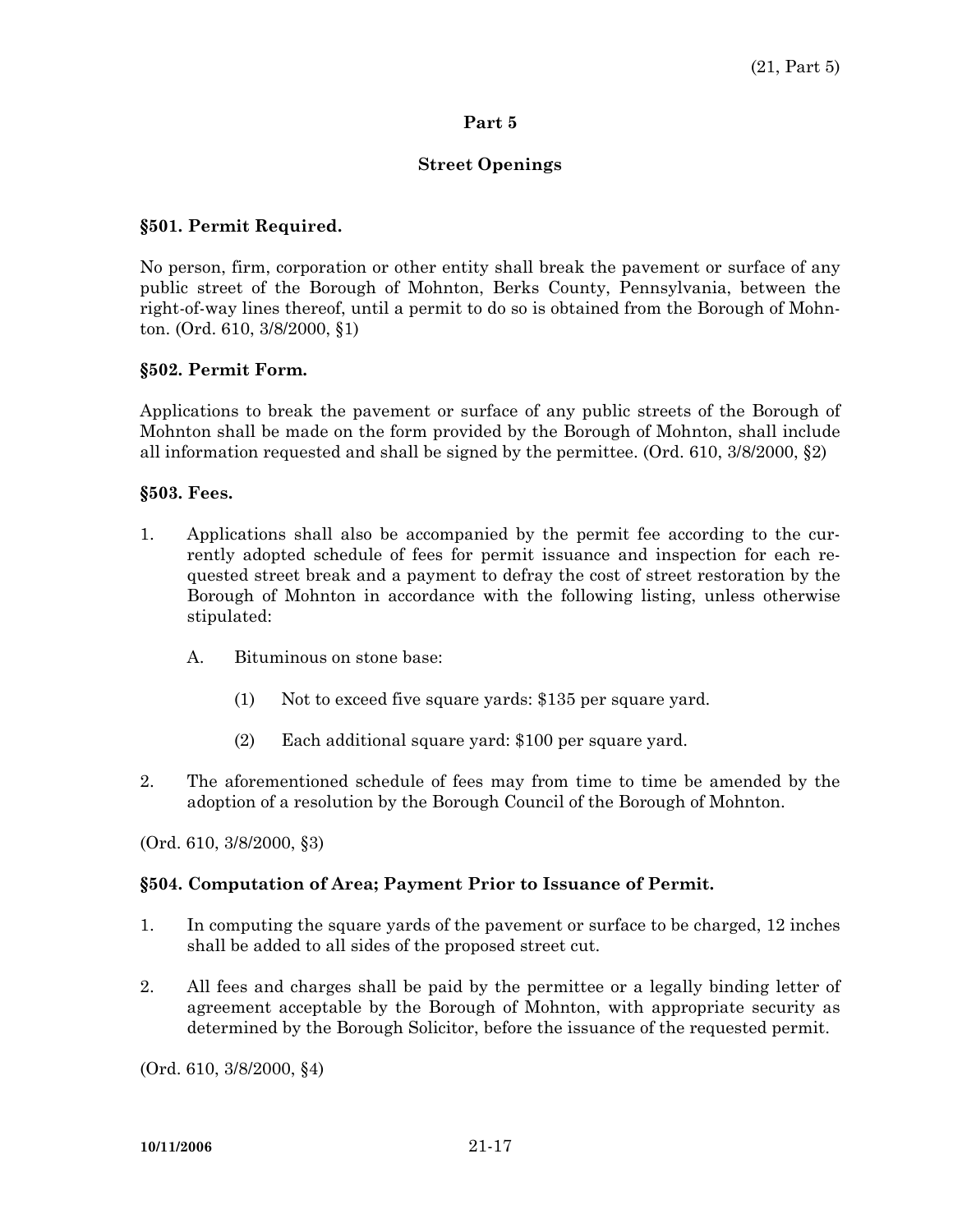## **§505. Additional Fees.**

- 1. Permits for pavement or surface cuts on streets paved within five years preceding the date of application for the cut shall be issued at the following additional costs: 100% additional for the first year after the paving; 80% additional for the second year; 60% additional for the third year; 40% additional for the fourth year; and 20% additional for the fifth year. These additional costs are percentages of the street restoration costs listed in §503.
- 2. Where, in the opinion of the Engineer of the Borough of Mohnton, and at his sole discretion, site conditions are such that additional effort is required to protect the integrity of the street(s) of the Borough of Mohnton, the permittee may be required to perform additional work and pay additional costs. This option could include permanent restoration of the street surface by the permittee, along with payment of all above-stipulated fees and charges, or the reconstruction and/or resurfacing of an area of street exceeding the area directly affected by the street break or cut, at the permittee's expense. Where additional work is required, a legally binding letter of agreement, acceptable to the Borough of Mohnton, with appropriate security as determined by the Borough Solicitor, shall be provided by the applicant before issuance of the permit.
- 3. Upon inspection, if it be determined that the permittee actually removed, disturbed or damaged, either in the initial or subsequent restoration, an area of yardage greater than that set forth in his/her application, the permittee shall forthwith pay a proportionate amount, to be fixed by the Engineer of the Borough of Mohnton, within three days after demand therefor shall be made in writing.

(Ord. 610, 3/8/2000, §5)

## **§506. Compliance With Other Regulations.**

No permit shall be issued to any person, firm, corporation or any other entities indebted to the Borough of Mohnton because of any previous application or permit. Any permit is issued subject to all ordinances of the Borough of Mohnton, all State and Federal laws and the following conditions:

- A. Bore holes. Bore holes will be considered street cuts, and a restoration charge of \$5 will be levied for each bore hole made. A permit will be required for each bore hole grouping. The permittee shall plug or seal bore holes, in a manner and with materials approved by the Engineer of the Borough of Mohnton, to the street surface within 30 days of boring. If the applicant does not plug or seal these holes within the time, the Borough of Mohnton reserves the right to take any steps deemed necessary to repair the street, and the associated costs shall then be paid by the permittee.
- B. Emergency cuts. Emergency street cuts and excavation required to access leaking utility mains or other installations that pose a potential hazard, or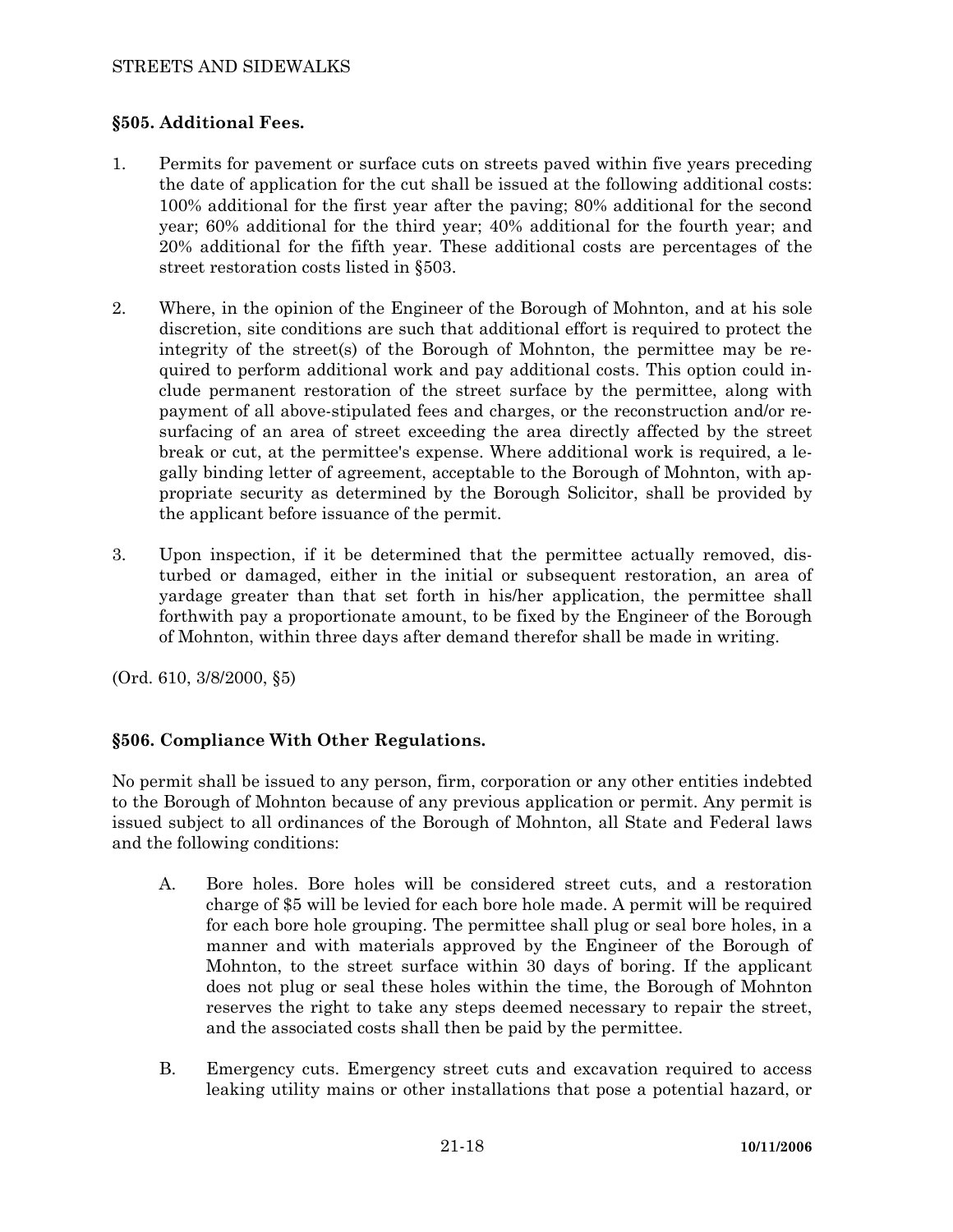bore holes required to search out threatening conditions, may be made in advance of a permit at the discretion of the party or parties conducting the investigation and repairs. If the investigation indicates an emergency condition exists, the Borough of Mohnton Police Department shall be notified immediately at telephone number 911; otherwise, an authorized representative of the responsible party(ies) shall notify the Engineer of the Borough of Mohnton, at telephone number (610) 777-1311, the next business day, and proper application accompanied by appropriate fees or a legally binding letter of agreement shall be submitted to the Borough of Mohnton within seven days of commencing the work.

- C. Ahead-of-paving permit. Permits for street cuts performed in advance of Borough of Mohnton scheduled street improvements at the same location, where the required work is completed in accordance with a schedule approved by the Engineer of the Borough of Mohnton, will be issued at no charge. A detailed construction plan must accompany each application for an ahead-of-paving permit. Excavation, backfilling and temporary street cut restoration will be performed by the permittee at his/her cost as directed by the Engineer of the Borough of Mohnton. By January 1 of each year, or not later than six months prior to commencement of construction, the Engineer of the Borough of Mohnton shall provide all utilities operating in the Borough of Mohnton with a list of all road projects proposed by the Borough of Mohnton during the succeeding calendar year.
- D. Subsurface plans. Upon completion of work, the permittee shall furnish to the Engineer of the Borough of Mohnton completely dimensioned plans showing accurately and distinctly, and in such detail as required, the size, shape and kind of structure he/she installed or altered and its location with reference to the street surface and the nearest curb line and curb intersection.
- E. Time limit. In case the work has not been completed on or before the date as shown on the permit, the Engineer of the Borough of Mohnton may, if he deems it advisable, take steps to backfill the trench and replace a permanent pavement over the opening for which the permit has been issued. If an extension of time beyond said date is necessary for the completion of the work, a written application therefor must be filed and approved.
- F. Excavations; notice.
	- (1) Act of Assembly No. 1986-172 requires those who intend to excavate, demolish or blast to file certain notices (one-call, etc.) before commencing work. Permittees for permits to break the pavement or surface of any public street of the Borough of Mohnton shall comply with all the requirements of this Act. Permits issued in the Borough of Mohnton shall be deemed null and void unless the requirements of the Act have been met.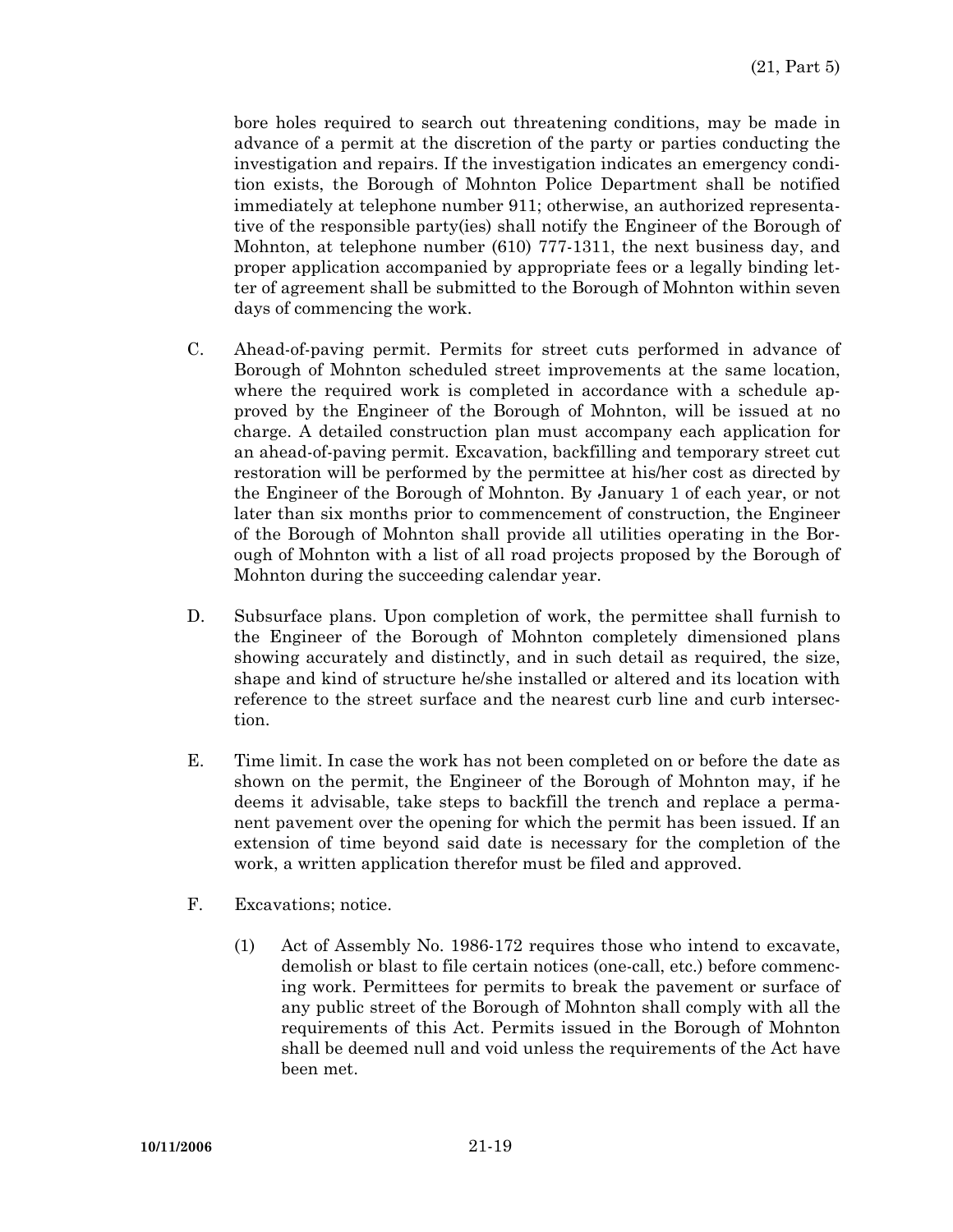- (2) Trenches in paved areas shall be cut to neat edge using an asphalt/concrete saw or jackhammer
- G. Barricade cover, lighting and traffic control.
	- (1) All street openings shall be completely barricaded and protected by the permittee. Excavations left open or incompletely repaired after dark shall be marked by PennDOT approved flashing lights. Where work is interrupted, the person(s) responsible for the opening shall secure and cover the excavation with an appropriate metal plate.
	- (2) All required traffic control shall be provided by the permittee in accordance with PennDOT Publication 203 (Work Zone Traffic Control).
	- (3) Nothing contained in this Part or other legislation of the Borough of Mohnton shall release the person, firm, corporation or other entity opening the street from any liability associated with claims for injury or damage resulting therefrom.
- H. Backfilling. All openings made in the improved area shall be backfilled by the permittee in accordance with the following minimum standards.
	- (1) The opening shall first be backfilled with material suitable for insulation to a height not to exceed one foot over the top of the facility, compacted in not more than four-inch layers.
	- (2) The opening shall then be backfilled with either No. 2 RC aggregate, or other material specified in the permit, and compacted throughout its full width in layers not to exceed four inches if a tamper or wacker is used or in or layers not to exceed eight inches if approved vibratory compaction equipment is used.
	- (3) Where the existing pavement structure includes a course of subbase material, it shall be replaced to a depth equal to the existing course depth, with material meeting the requirements of Section 350, Penn-DOT Form 408.
- I. Paving restoration. Immediately following backfilling and compaction, the permittee shall apply ID-2 bituminous binder course (or cold patch if hot mix is not available) to a minimum depth of two inches and compacted to the level of the abutting surface. The surface material shall be tamped with a gravity roller or vibrating compactor subject to the approval of the Engineer of the Borough of Mohnton. The permittee shall maintain the restoration by re-excavating and/or applying additional surface material in order to provide a smooth riding surface for a period of one year after temporary restoration or until the Borough of Mohnton provides a permanent surface repair. Repairs shall be made by the permittee within 24 hours' notice by the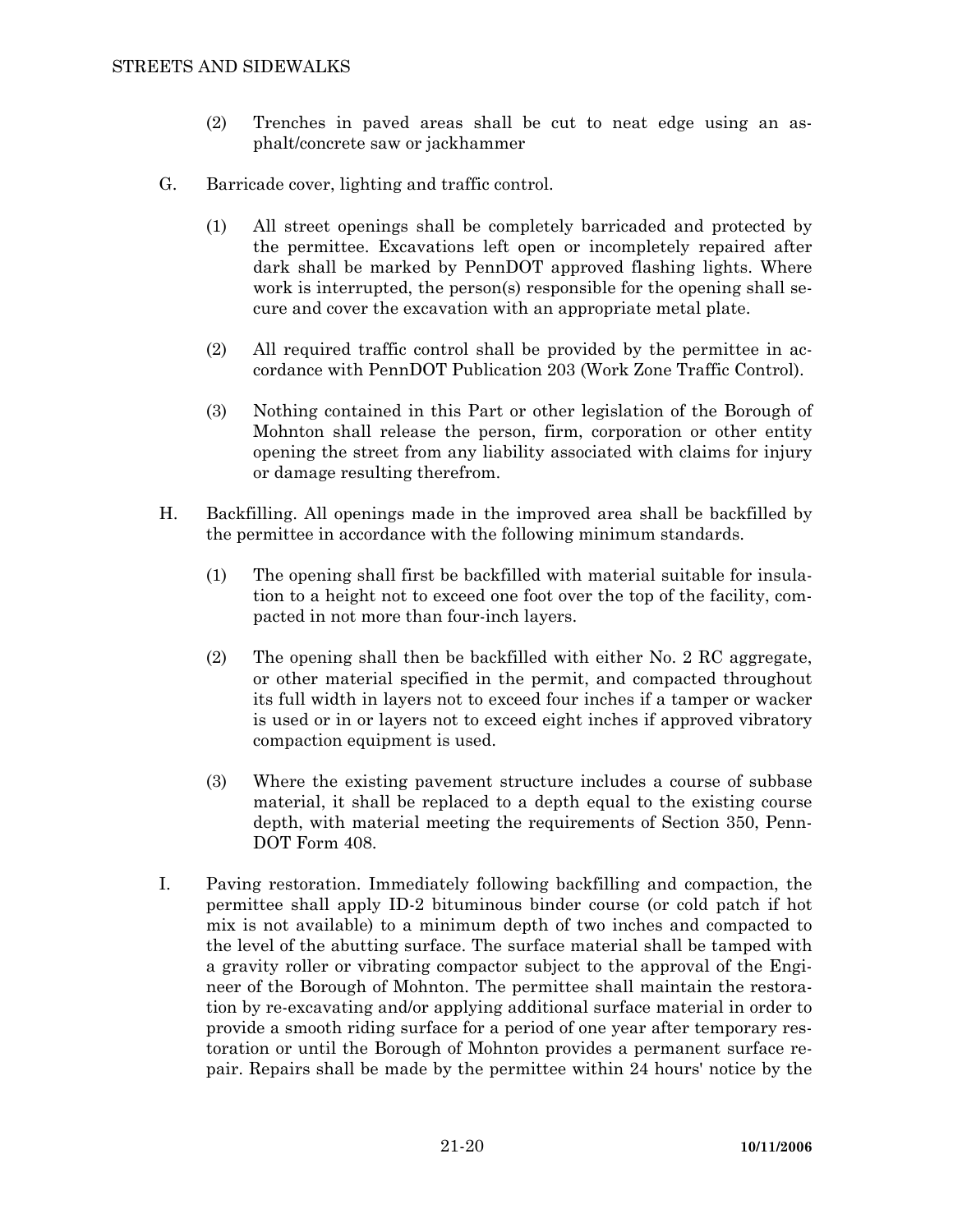Borough of Mohnton, and by accepting a street cut whether or not he/she is notified by the Borough of Mohnton to perform additional work.

- J. Shoulder restoration.
	- (1) Paved and stabilized shoulders. Paved and stabilized shoulders shall be reconstructed and restored to a serviceable condition, of the same type as existed before the start of work.
	- (2) Other shoulders. Other shoulders shall be restored according to the following:
		- (a) Suitable material shall be used for backfill of openings in shoulders.
		- (b) If the length of the facility exceeds 50 feet, the shoulder shall be graded, rolled and penetrated with RT-2C or MC-30 bituminous material at a minimum rate of 0.25 gallon per square yard and chipped or lightly sanded to prevent tracking of oil onto the pavement.
	- (3) All shoulder restoration shall be the responsibility of the permittee.
- K. Restoration at appurtenances.
	- (1) The top of every manhole, valve box or other access to the facility shall be of the same elevation as the surface in which it is located.
	- (2) The surface surrounding manholes or valve covers located in shoulders shall be paved in such a manner as to prevent washouts.
	- (3) All manholes, including those cast-in-place, shall be constructed in compliance with current industry standards and PennDOT Form 408, Section 713.2(c).
- L. Additional restoration. All disturbed portions of the street, including all appurtenances and structures such as guiderails or drainpipes, shall be restored to a condition equal to that which existed before the start of any work authorized by the permit.
	- (1) If the permittee opens any street pavement having a bituminous concrete surface, whether to install a new facility or to modify an existing facility, the permittee shall, in addition to the restoration conditions outlined in the permit and in this Part, overlay the street pavement in accordance with the following conditions:
		- (a) When a longitudinal opening longer than 10 feet and wider than three feet is made in the street pavement, the permittee shall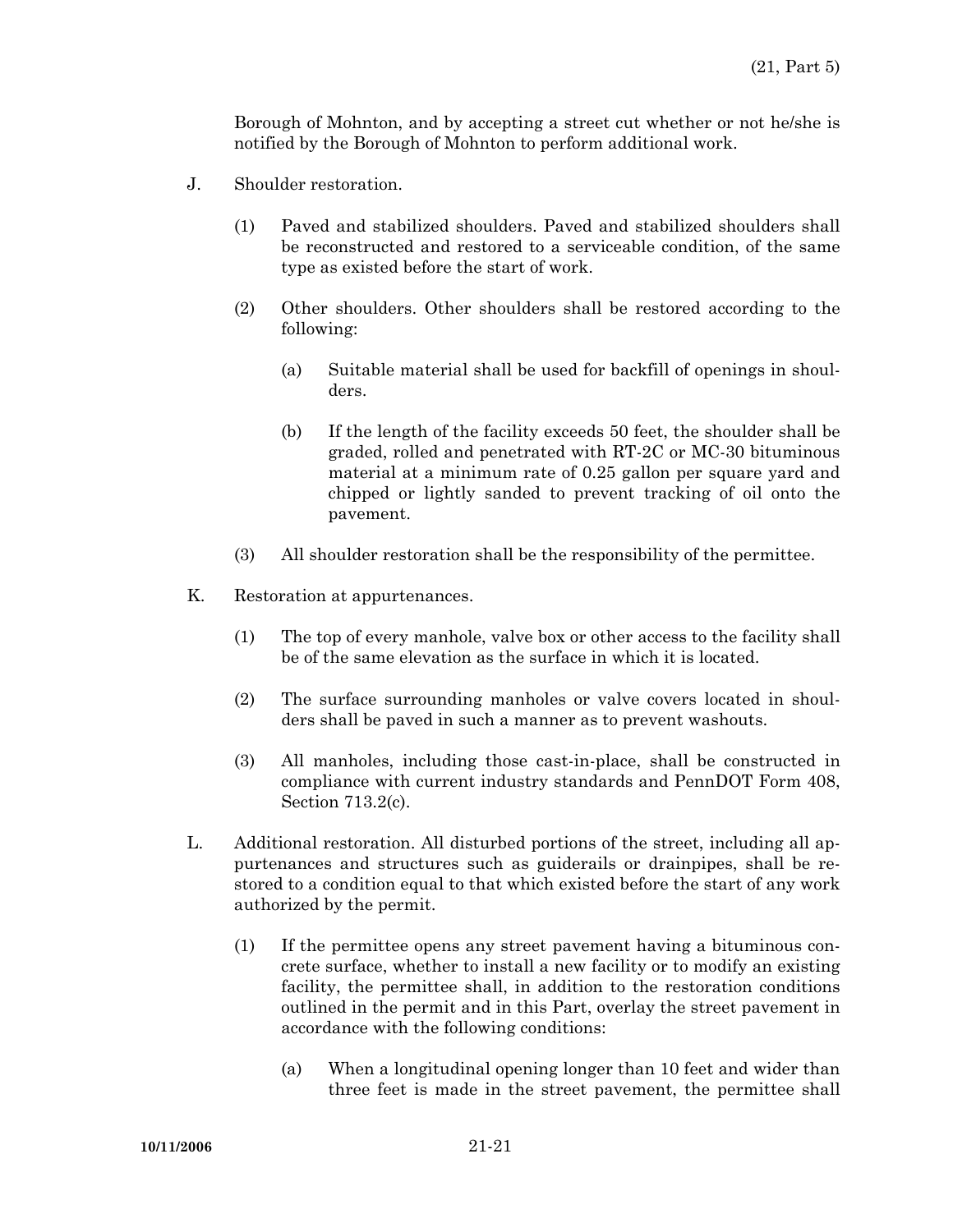overlay the traffic lanes in which the opening was made, for the entire length of street that was opened, as directed by the Engineer of the Borough of Mohnton.

- (b) When two or more transverse trench openings are made in the street pavement less than 200 feet apart, the permittee shall overlay all traffic lanes in which the openings were made, for the entire length of street between such openings, as directed by the Engineer of the Borough of Mohnton.
- (c) When five or more emergency openings have been made by the same permittee in the street pavement less than 200 feet apart within five years of the last resurfacing by the Borough of Mohnton, the permittee shall overlay all traffic lanes in which the openings were made, in accordance with the PennDOT Maintenance Manual, for the entire length of street between such openings.
- (d) Where disturbed lanes adjacent to shoulders are overlaid, the shoulder shall be raised so that the overlaid pavement and shoulder edges are at the same elevation.
- (2) Regardless of the age of the wearing course:
	- (a) When both longitudinal and transverse trench openings are made in the street pavement, the Engineer of the Borough of Mohnton may require the permittee to overlay all traffic lanes in which such openings were made for the entire length of street that was opened, if the Engineer of the Borough of Mohnton determines that the present serviceability index of the street, as discussed in Chapter 3 of the PennDOT Maintenance Manual, has been impaired by the opening; or
	- (b) When five or more openings are made by the same permittee in the street highway pavement less than 100 feet apart, the Engineer of the Borough of Mohnton may require the permittee to overlay the entire disturbed area.
- M. Notice to Borough. The Borough Engineer, at telephone number 610-777- 1311, shall be notified when the opening in the pavement is to be made and shall be further notified when a cut is to be backfilled and completed.
- N. Work for Borough of Mohnton. No permit will be required of contractors doing work of this nature for the Borough of Mohnton. Contractors doing work of this nature for the Borough of Mohnton shall be required to obtain a permit therefor; however, said permits shall be issued without charges.